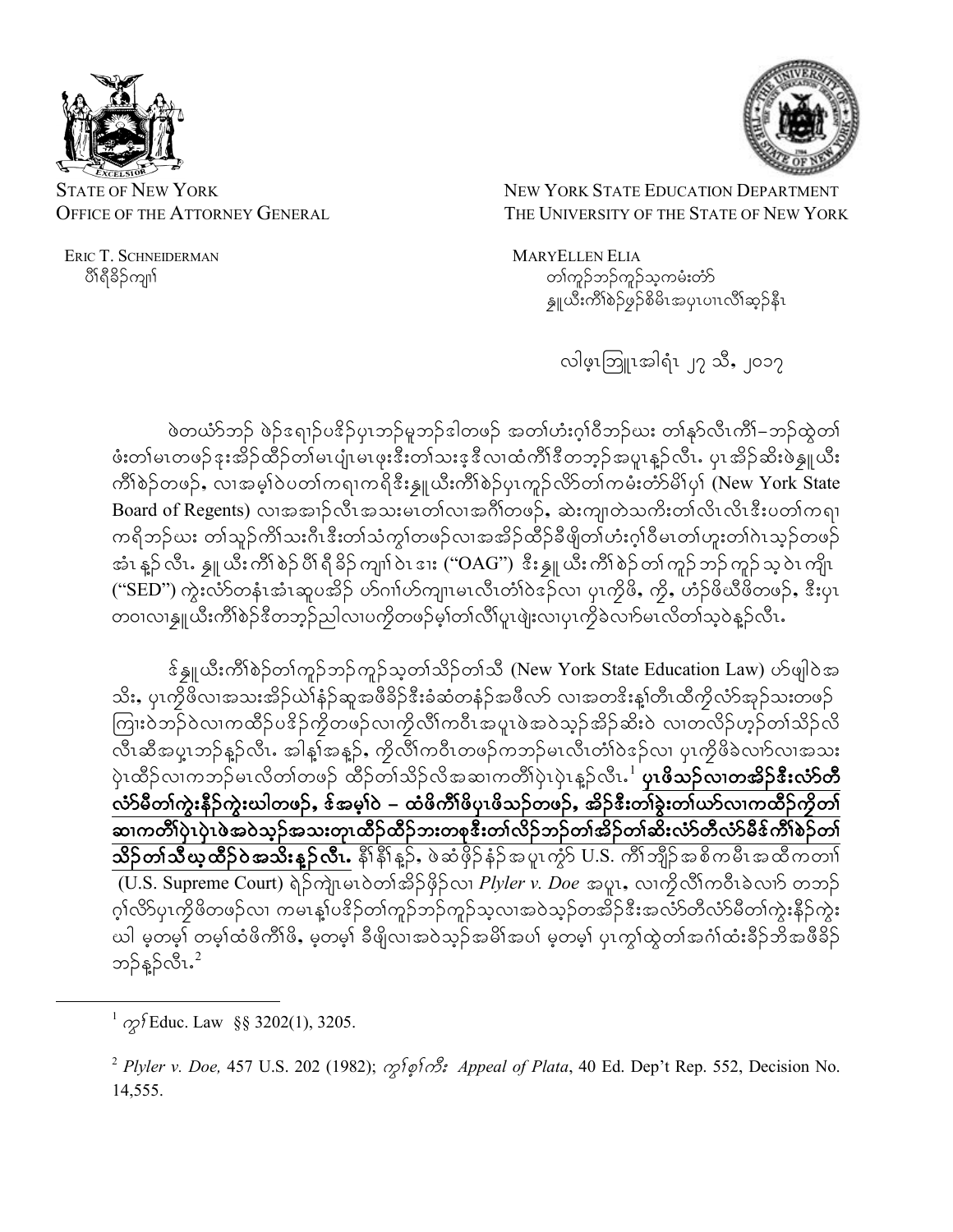န် န္βွဴအသိး,OAG/SED ဟုဉ်တၢ်အရှုဒိုဉ်ဒီး ပုၤကိုဖိလၢတအိဉ်ဒီးလံာ်တီလံာ်မီတ၊်ကွဲးနီဉ်ကွဲးယါ တဖဉ်အတၢ်ခွဲးတ၊်ယာ်လၢအရူဒိဉ်အံၤလၢကိုလိၢ်ကဝိၤတဖဉ်အတၢ်နှဉ်ကျဲအပူၤ, ဖဲတၢ်ဆဲးလီၤမံၤအကတိၢ်, ကို တကြးသံကွၢ်တၢ်သံကွၢ်တဖဉ်လၢအဘဉ်ထွဲဒီးတၢ်နှာ်လီၤကိၢ်အပတိၢ်လၢကဟ်ဖျါထိဉ်ပုၤဖိသဉ်အတၢ်နှာ်လီၤ ကိၢိအပတိၢ်, ဒ်အမှ္ပါတါယူပုၤတဝၢတၢ်ဘံဉ်တၢ်ဘၢနိဉ်ငံ္ဂါတဖဉ်ဘဉ်န္ဉာလီၤ<sup>3</sup> ပဟ္နဉ်ကူဉ်ဟူဉ်ဖးစ္န၊်ကီးလၢ, ဖဲကို လိ\ကဝီၤတဖဉ်လိဉ်ဘဉ်လၢကထၢဖိုဉ်တၢ်ဂ္ဂါလီၤတံၤ်လီၤဆဲးတဖဉ်ဒ်ကိ\်စဲဉ် ဒီး/မ့တမ့\ ဖဲဉ်ဒရၢဉ်သဲစးတၢ်သိဉ် တၢဴသိဟ်ဖျါဝဲအသိးအခါဘဉ်, အဝဲသူဉ်ကြုးမၤဝဲဖဲပုၤကိုဖိဆဲးလီၤမံၤလၢကိုအပူၤဝံၤအလိၢ်ခံမှၤ်လၢဒ်သိးတၤ် အံၤတနးကဲထိဉ်တၢ်ဆိကမိဉ်လ၊သးပူၤလ၊ တၢ်ဂ့ၢ်တၢ်ကျိၤလ၊အဘဉ်ထွဲဒီးတၢ်နှာ်လီၤကိၢ်အပတိၢ်အံၤ တၢ်ကစူး ကါအီၤလ၊တၢ်မၤတၢ်ဆဲးလီၤတၢ်ဆၢတဲာ်အပူၤဘဉ်အဂိၢိန္ဉ်လီၤ $.^4$ 

ဖဲအပူးကဲ့>်, ပတ္ပ္ပ်က္စရ္၊ကရိတဖဉ် ဒိုးန္၊ု်တ္ပ္ပ်သ္မ်ာလိုးတ္ပ်က္လိုသုံးဘဉ်ဃးဒီးကိုလို၊ကဝီၤအမူအဒါတ ဖဉ်လၢအဘဉ်ထွဲဒီးတ၊်သံကွ၊်သံဒိးလ၊ U.S. တ၊်နှာ်လီၤကိၢ်ဒီးခိသွဲတ၊်ဒုးလူၤဟိ9မၤထွဲတ၊်သိဉ်တ၊်သီ ("ICE") အချဉ်စးတဖဉ် ဘဉ်သူဉ်သူဉ်ကသံကွၢ်ဝဲတၢ်သံကွၢ်တဖဉ်ႇ ယုဉ်ဒီးတၢ်ယ့ထိဉ်လၢကထံဉ်လိ9်သး မ့တမ့ၢ် သံကွၢ် စံးဆ၊ပုၤကိုဖိတဖဉ်ႇ မှတမှ၊် မၤန္၊်တၢ်ခွဲးတ၊်ယာ်လၢကနုာ်လီၤမၤန္၊်ပုၤကိုအတၢ်ကွဲးနိဉ်ကွဲးဃါတဖဉ်န္ဉာလီၤႉ ဒ် နသူဉ်ညါအသိး, တၢ်သိဉ်တၢ်သိအကလှာ်ကလှာ် ဟုဉ်လီၤ မူဒါတဖဉ်ဆူကွိလိၢ်ကဝိၤတဖဉ်အအိဉ်ယှာ်ဒီးတၢ်ဒုး လူၤဟိမၤထွဲသဲစးတၢ်သိဉ်တၢ်သိ သံကွၢ်ဝဲပုၤကိုဖိတဖဉ်ဖဲကိုဒီးပုၤကိုဖိအတၢ်ကွဲးနိဉ်ကွဲးဃါလၢတၢ်ဟ်ဘံဉ်ဟ် ဘၢအီၤတဖဉ်ႇ ယုာ်ဒီးန္ဒူယီးဟံဉ်ဖိယီဖိကွိၢ်ဘျိဉ်တၢ်သိဉ်တၢ်သိ (''NYFCA'') ဒီးဖဲဉ်ဒရၢဉ်တၢ်ကူဉ်ဘဉ်ကူဉ်သူ တၢဴသိဉ်တၢဴသီဒီးနိ1်ကစါတ၊်ဂ့ါတ၊်ကျိၤတၢဴသိဉ်တၢဴသိ ("FERPA") နှဉ်လီၤႉ တ၊်လုၤ်သုဉ်ခါပတာ်မူဒါဒ်သိးတ ဖဉ်အံၤႇ တၢ်လိဉ်ဘဉ်လ၊တၢ်ကမၤလ၊ပုဲၤတၢ်ယ့ထိဉ်လၢဖဲဉ်ဒရၢဉ်တၢ်နှာ်လီၤကိၢ်ပဒိဉ်ပုၤန္၊စိန္၊်ကမီၤတဖဉ်အ အိဉ်ဒဉ်လဲ⁄ာ, မၤဖျါထိဉ်ကိုလိၢိကဝိၤတဖဉ်လၢကလူၤပိာ်မၤထွဲမှုဒါတဖဉ်အဂိၢ်န္ဉာလီၤ. လၢတၢ်ဂ္ဂၢ်အံၤအဂိၢ်, ပ တၢ်ကရၢကရိတဖဉ်ဟူဉ်ဂံၢ်ဟူဉ်ဘါကွိလိၢ်ကဝိၤပုၤမၤတၢ်ဖိခဲလၢာ်လၢကတၢဉ်ပိဉ်တဲသကိႏဒီးအဝဲသူဉ်အပုၤပၢ ဆု၊တၢ်မူဒါခိဉ်ဒီးကိုအပိါရီတဖဉ်သတူ၊်ကလာ်လ၊တ၊်ဒိးန့၊်တ၊်ယ့ထိဉ်တမံၤလ၊်လ၊လာဉ်တ၊်မၤအီၤလ၊ဖဲဉ်ဒ ရၢဉ်တၢ်နှာ်လီၤပဒိဉ်ပုၤန္1်စိန္1်ကမီၤတဖဉ်အဖီခိဉ်န္ဥာလီၤႉ တချုးလၢတၢ်ခီဆၢကဒါက္ၤတၢ်ယ္ဇထီဉ်ဒ်သိးအံၤတ မံၤလၢ်လ၊်နူဉ်, ကွိလိၢ်ကဝိၤပုၤမၤတၢ်ဖိတဖဉ် ကြုးမၤသကိးတၢ်ဒီးအဝဲသူဉ်အပုၤပၢဆု၊တၢ်မူဒါခိဉ်ဒီးပိၢိရီတဖဉ် လ၊ ကယုသုဉ်ညါဆ၊တဲာ် မ့္ပ်တ္ပ်ဟ်လုုပ်ာပူးတ္ပါယ္နထိုဉ်ဒ်သိးအံၤလ၊ကဒုးအိဉ်ကိုလိုကြဝီၤတဖဉ်လ၊ကလုု သူဉ်ခါပတာ်တၢ်သူဉ်ထိဉ်ထိရီၤအမှုအဒါတဖဉ်ဓါန္ဉာလီၤ.

<span id="page-1-0"></span> $^3$  ကွ $\mathfrak{f}$ , အ $\mathscr{E}$ , Cosimo Tangorra, Jr., "Dear Colleague" Letter, နှူယီးကိ $\mathfrak{h}$ စ်ဉ်တ $\mathfrak{h}$ ကူဉ်သုဝဲၤကျိၤ (စဲးပတ္ ဘၢဉ် ၁၀ သီႇ ၂၀၁၄),

http://www.p12.nysed.gov/sss/documents/EducationalServicesforRecentlyArrivedUnaccompaniedChildre n.pdf.

<span id="page-1-1"></span> $^4$ လ၊အိဉ်ဒီးတ၊်ကွၤ်သတြၤလီၤတံ၊်လီၤဆဲးဘဉ်ယးဒီး ပုၤဂ္ဂၢိဝိတၢ်ဘံဉ်တၢ်ဘၢတၢ်အှဉ်သး, SED တလိဉ်ဘဉ်ဝဲလိၢ်ကဝိၤ တဖဉ်လၢကထၢဖိုဉ်ပုၤကိုဖိအတၢ်ဘံဉ်တၢ်ဘ၊ခးက့ မ့တမ့ၢ် နိဉ်ဂၢ်တဖဉ်လ၊တၢ်ပညိဉ်ကွၢ်စိနိတမံၤအဂိၢ် မ့တမ့ၢ် နိတ ဘျိ, တချုး မှတမှါ ဖဲပုၤကွိဖိတါဆဲးလီၤမံၤဟိSထွဲထိဉ်လၢခံတဖဉ်အင်္ဂါဘဉ်နှဉ်လီၤ.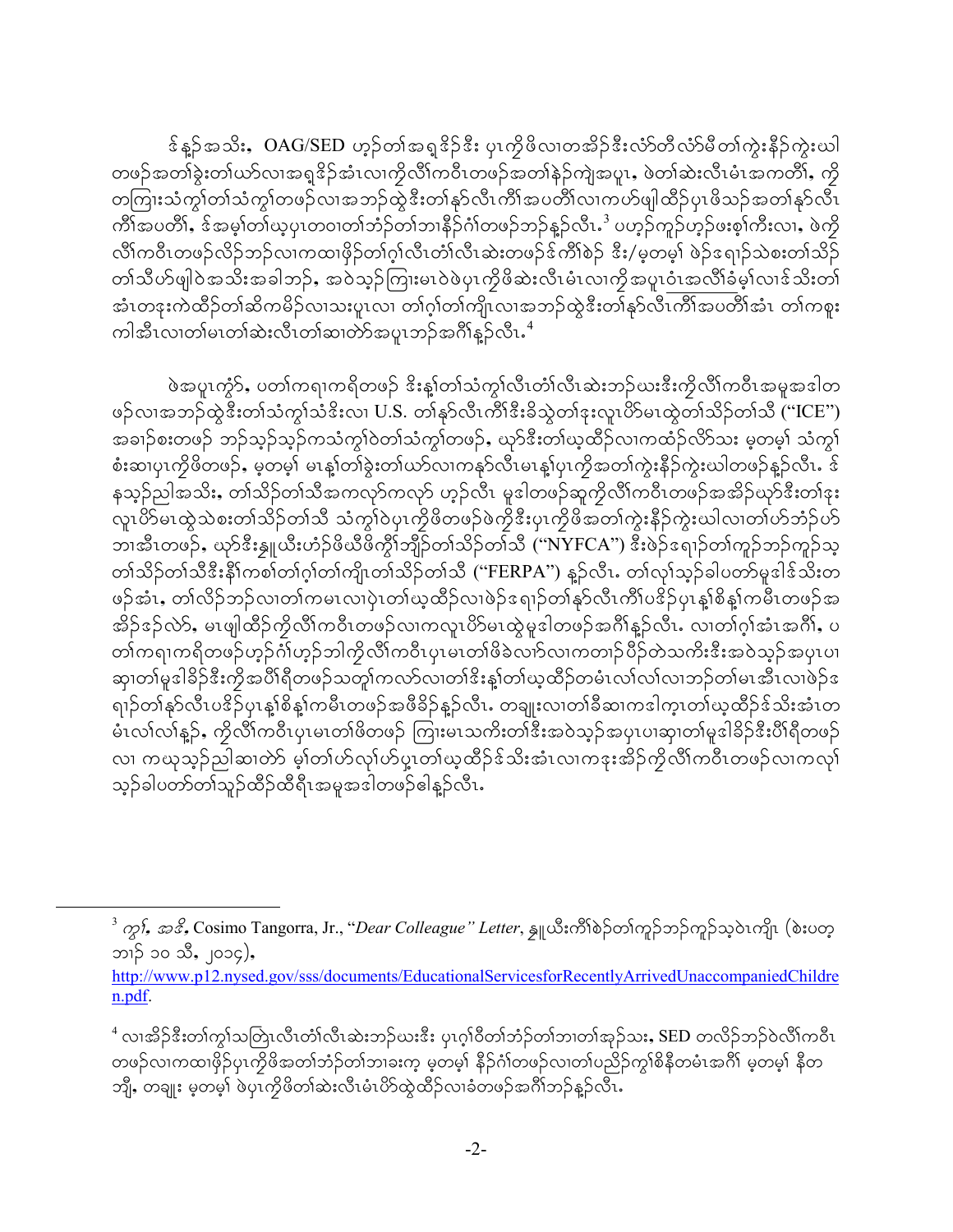တါဃ္စထိဉ်လၢကထံဉ်လိာ်သး မူတမူ၊် သံကွၢ်စံးဆ၊ပုၤကၠိဖိတဖဉ်. SED အ**တၢ်ဟ်လီၤသးအိဉ်တ္၊် ဖႏ** ယံာ်လံလ၊ပၢၤကိိၢ်/ပၓိဉ်ပုၤန္၊ါစိန္၊်ကမီၤလ၊အဒုးလူၤဟိSမၤထွဲတၢ်သိဉ်တၢ်သီတဖဉ် ထုးထိဉ်ကွဲ၁်ပုၤကိုဖိလ၊ကို အတၢ်စုလိၢိနိဉ်နိဉ် မူတမှု၊် သမံသမိးပုၤကွိဖိလၢတအိဉ်ဒီးကွိဖိအမိၢ်အပၢ် မူတမှု၊် ပုၤကွၢ်ထွဲဖိသဉ်အတၢ်ဟူဉ်ခွဲး တသ္, တလၢက္ခံၥ်တ္၊အိဉ်သးလၢတၤ်ဟ်ပနီဉ်အီၤ (အဒိ, ဖဲပၢၤကိၢိ/ပဒိဉ်ပုၤန္၊စိန္၊်ကမီၤလၢအနႈလူၤဟ်မၤထွဲ တၢ်သိဉ်တၢ်သိတဖဉ်အိဉ်ဒီးကွိၢ်ဘျိဉ်အတၢ်နဲ့ဉ်လီၤမ့တမ့ၢ် ဖဲတ၊်မၤကမဉ်သဲစးလၢကိုအတၢ်စုလိၢ်ခိဉ်ခိဉ်တဖဉ်အ ခါန္ဥ်လီၤ.) ်ိဳ ကိုပုၤဘဥ်မူဘဥ်ဒါတဖဉ် တၢ်ဟူဥ်စိဟူဥ်ကမီၤအီၤလၢ ကမၤသကိႏတၢ်ဒီးပၢၤကိၢ်/ပဒိဉ်ပုၤန္န၊်စိန္န၊် ကမိၤလၢအနးလူၤဟိမ၊ထွဲတၢ်သိဉ်တၢ်သိတဖဉ်လၢတၢ်သိဉ်တၢ်သိဒီးလိၢ်ကဝိၤကိုဖိလစံဉ်အတကွိဉ်အပူၤန္ဉာ်လ ိၤ. ပဟ္နဉ်ကူဉ်ဟူဉ်ဖးဂၢၢ်ဂၢၢ်ကျ၊ၤကျ၊ၤလ၊ႇ ICE မှတမ့)် ဖဲဉ်စျော်တၢ်နှာ်လီၤကိၢ်ပဒိဉ်ပုၤဘဉ်မှုဘဉ်ဒါအဂၤ တဖဉ်ဟ်ဖျါထိဉ်အသးဖဲကွိလၢကထံဉ်လိာ်သးသးဒီးပုၤကွိဖိတဖဉ် (လၢတၢ်သံကွၢ်စံးဆ၊ ဒီး/မှတမ့၊် တၢ်သံကွၢ် သံဒိးအင်္ဂါ), လိၢိကဝိၤကိုကြားဟူဉ်ကူဉ်ဟူဉ်ဖးပုၤမၤတၢ်ဖိခဲလၢာ်လၢ ကဆဲးကျ၊ပၢဆု၊တၢ်မူဒါခိဉ်သတူၢ်ကလာ် နီးလိ်ါကဝီၤကိုအပိါရီလ၊တါနဲဉ်ကျဲအဂိါႇ လီၤဆီဒဉ်တါဘဉ်ထွဲနီးအမှုအဒါတဖဉ်လ၊တါကူဉ်ဘဉ်ကူဉ်သူတါ သိဉ်တၢ်သိိႇ Plyler ဒီး NYFCA အဖိလာ် တချုးလၢတၢ်ပျဲထံဉ်လိာ်အီၤဒီးပုၤကိုဖိတဖဉ်န္ဉာလီၤႉ

*တါယ္ထိုိည္လက္မွန္မွ်လ္လုံမၤန္နပ္ပြဲကိုဖိအတက္မွဴးနီ့ဉ်ကွဲးဃါတဖုာ်*… ဒိန္ဥအသိႏႇပတ္ပါကၡ၊ကရိဟ္နဉ် ကူဉ်ဟုဉ်ဖးလၢႇ ဖဲတၢ်ဒိးန္၊ါတ၊်ယ့ထိဉ်လ၊တ၊်နှာ်လီၤကိၢ်ပဒိဉ်ပုၤန္၊ါစိန္၊်ကမီၤတဖဉ်အအိဉ် လ၊ကနှာ်လီၤမၤန္၊ါ ပုၤကၠိဖိတၢ်မၤလိမၤဒိးတၢ်ကွဲးနိဉ်အဖီခိဉ်, လိၢ်ကဝီၤကၠိတဖဉ်ကြၢးတၢဉ်ပိဉ်တဲသကိႏတၢ်တဘျိယီဒီးအဝဲသ့ဉ်အ ပိါ် ရီတဖဉ် , ဒ် အဘဉ်ထွဲ ဒီးတ၊်ယူ ထိဉ်ခီဖျိတ၊်ဘိးဘဉ် ရၤ လီၤလၢဘဉ်သူဉ်သူဉ် က လှ၊်ခါပတ $\delta$  FERPA န္ဥ်လီၤ.်ဴ အါတက္ဒ္က္ FERPA တြီ၀ဲလိၤ်က၀ီၤကိုတဖဉ် လၤကမၤန္၊် ဖဲဉ်ၖရၢဉ်ကျိဉ်စ့တၤ်ဆီဉ်ထွဲမၤစၢၤလၢကထုး ထိဉ်ရၤလီၤနိ1်ကစၢ်တၢ်ဂဲ့ဂ်တ၊်ကျို၊ ("PII") လၢအပဉ်ယှာ်လၢပုၤကွိဖိအတၢ်ကူဉ်ဘဉ်ကူဉ်သူတၢ်ကွဲးနိဉ်ကွဲးယါ တဖဉ်အပူၤ လၢတအိဉ်ဒီးမိîပါ မှတမ့)် ပုၤကိုဖိလၢအကြုးဝဲဘဉ်ဝဲန္နာ်လီၤ. FERPA ဟုဉ်အခွဲးဒီးတၢ်ဘိးဘဉ် ရၤလီၤဒ်သိးတဖဉ်အံၤလၢတအိဉ်ဒီးတၢ်အၢဉ်လီၤဟုဉ်ခွဲးဓိၤ ဖဲတၢ်ဘိးဘဉ်ရၤလီၤကြၢး၀ဲဘဉ်၀ဲဒီးတၢ်ဟ်ပနိဉ်တ၊် အိဉ်သးလီၤတံၤ်လီၤဆဲးတဖဉ်လၢ တၢ်သိဉ်တၢ်သိမၤကဲထိဉ်လိဉ်ထိဉ်တၢ်ဘျ၊သဲစးအပူၤန္ဉာ်လီၤႉ တၢ်ပာ်ပနီဉ်တၤ်

<span id="page-2-0"></span>် *ကွ}်, အဒိ*့, N.Y.S.E.D. ကိဉ်ကးကရၢအတၢ်ထံဉ်တၢ်ဆိကမိဉ် ၉၁ (လါယူၤ ၁၇ သိ, ၁၉၅၉) ("ပုၤဘဉ်မူဘဉ်ဒါအ နိဉ်တဂၤလၢ်လ၊် ထုးထိဉ်ဖိသဉ်လ၊ကိုတ၊်သူဉ်ထိဉ်ဖဲ ပုၤဖိသဉ်အိဉ်လ၊တ၊်ထိဉ်ကိုအဆ၊ကတိ၊်လ၊တအိဉ်နီးဖိသဉ်အ မိ၊်အပါလ၊တါသံကွါသံဒိးတဖဉ်အဂိါတသ့ဘဉ်နူဉ်လီၤ*.'')ကွ<sup>ု</sup>စ္စ္ပါကီး* N.Y.S.E.D. ကိဉ်ကးကရ္၊အတါထံဉ်တါဆိက မိဉ် ၁၄၈ (လါဖူးဘြူးအါရံၤ ၂၃, ၁၉၆၅) (ကိုတအိဉ်ဒီးတၢ်အံးထွဲကွၢ်ထွဲပုၤကိုဖိတဖဉ်လီၤလီၤဆီဆီလၢ တၢ်ဟူဉ်စိ ဟ့ဉ်ကမီၤ ပၢၤကိၢ်/ပဒိဉ်ပှၤန္၊်စိန္၊်ကမီၤလၢအဒုးလူၤပိ>်မၤထွဲတၢ်သိဉ်တၢ်သီတဖဉ် မ့တမ့၊် ပှၤ/တၢ်ကရၢကရိသၢဖုတ ဖုအတၢ်ပညိဉ်ကွၢ်စိအဂိၢ် လၢကသမံသမိးပုၤကွိဖိ မ့တမ့ၢ် ကထုးထိဉ်ကွံာ်အီၤလ၊တၢ်သူဉ်ထိဉ်အပူၤလ၊တၢ်ပညိဉ်ကွ၊်စိ တမံၤလၢ်လက်အင်္ဂါတသူဘဉ်နူဉ်လီၤ.") တ၊်လိၢ်အံၤဒိးသန္ၤထိဉ်အသးလၢတၢ်သိဉ်တၢ်သိအကလှာ်ကလှာ်ပဉ်ယှာ်ဒီးႇ *inter alia*, NYFCA,လၢအလိဉ်ဘဉ်ပၢၤကိၢိခိဉ်တဖဉ်လၢကဘဉ်မၤတၢ်ဖံးတာ်မၤလၢအကြၢးအဘဉ်ကိႈမံၤဒဲးလၢက ဆဲးကျိုးပုၤဖိသဉ် အမိၢိအပါ မူတမူ၊် ပုၤတဂၤလၢ်လ၊်လ၊အမူအဒါအိဉ်လ၊တၢ်ကွ၊်ထွဲဖိသဉ်တဘျိယီ ဖဲပုၤဖိသဉ်လ၊အ သးအိဉ် ၁၆ နံဉ်လ၊တၢ်ကဟ်လီၤအီၤလ၊ တၢ်အံးထွဲကွၢ်ထွဲလ၊တၢ်ဒုးလူၤဟိမ၊ထွဲတၢ်သိဉ်တၢ်သိအဖိလာ်, ဒီးပၢၤဃာ်ဝဲ ဒဉ်ပုၤဖိသဉ်နဉ်လၢအသမံသမိးဝဲတသ့ႇ တုၤလၢအဝဲအမိၢိပၢ် မှတမှ၊် ပုၤက္ဂါထွဲတ၊်မ့ၢ်ဟ္ဉ်အခွဲးႇ မ့ၢ်အိဉ်ႇမ့ၢ်ဝဲတၢ်ဟ္ဉ် ကူဉ်ဟုဉ်ဖးဘဉ်ယးဒီးပုၤဖိသဉ်အတၢ်ခွဲးတ၊်ယာ်ဒီးဟုဉ်လီၤတၢ်ခွဲးတ၊်ယာ်လၢကထိဉ်တၢ်သံကွၢ်သံဒိးအင်္ဂါနူဉ်လီၤ*. ကွ၊်* N.Y., ဟံဉ်ဖိယီဖိကွိၢ်ဘျိဉ်တၢ်သိဉ်တၢ်သိ § 305.2, Matter of Jimmy D., 15 N.Y.3d 417 (2010) နှဉ်တက္ႏ်

<span id="page-2-1"></span> $^{6}$   $\gamma$ ,  $^{6}$  20 U.S.C. § 1232g.